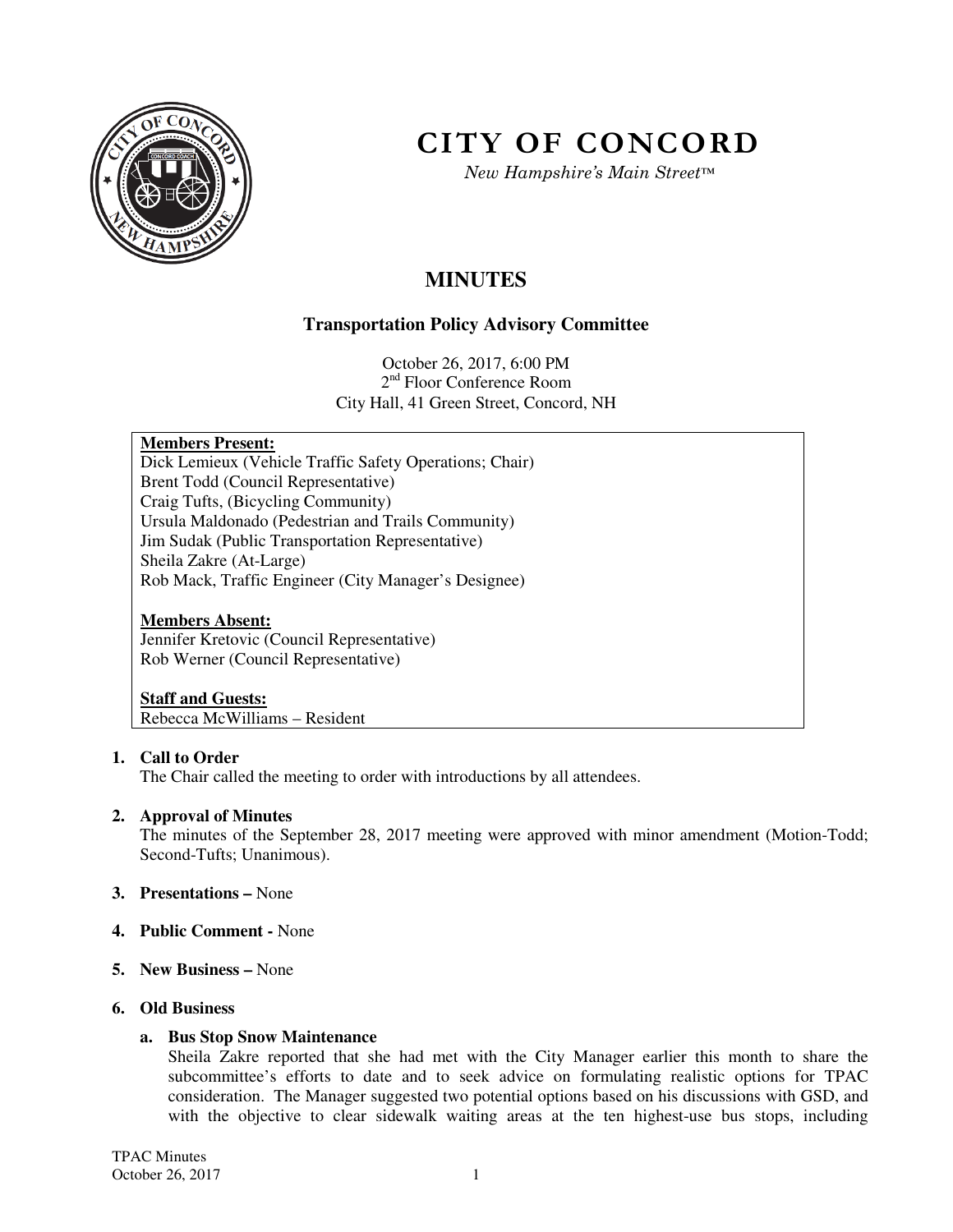maintenance of a pass-through area in adjacent curbside snow banks for walking access to/from the stopped bus. One option would be to ask Council to consider funding an item in next-year's budget that would either: allocate \$20,000 to hire two part-time employees to clear the bus stop areas both during and after snow events; or alternatively, allocate \$10,000 to hire one part-time employee to clear the bus stop areas immediately after snow events. Another option would be to ask Council to consider authorizing the Manager to overspend this year's budget by up to \$10,000 to hire one parttime employee to clear the bus stop areas immediately after snow events. The latter option would also act as a first-season test to better define costs and monitor effectiveness.

After consideration of the item, TPAC approved a motion that recommends that City Council authorize the City Manager to overspend the budget, if necessary, to keep the 10 highest-use bus stops free of snow during the 2017-2018 winter season (Motion Zakre, Second-Maldonado, with Sudak abstaining). Staff will forward TPAC's recommendation in a consent report for City Council consideration. This would include maintaining clear sidewalk waiting areas at each bus stop as well as a pass-through area in the adjacent curbside snow bank for walking access to/from the stopped bus.

#### **7. Consent Reports**

#### **a. Acceptance of Subcommittee Minutes**

The following subcommittee reports were accepted by unanimous consent: Bicycle/Pedestrian – September 5, 2017; and Public Transportation – September 19, 2017.

#### **8. City Council Meeting Update**

Councilor Todd reported that at its October 10, 2017 meeting, City Council approved the following: authorization for the City to apply for a TIGER grant for development of the Merrimack River Greenway Trail; relocation of two bus stops from the Main/Pleasant intersection to the Pleasant Street crosswalk north of State Street; appropriation of a \$749,030.26 Highway Block Grant; and a referral to staff of a resident request for a 'Welcome to East Concord' sign at the Exit 16 roundabout.

Rob Mack noted that a 'Welcome to East Concord' sign is already being worked on by the East Concord Garden Club pursuant to their early involvement in the planning for the Exit 16 roundabout project. One of the large stones from the former Sewalls Falls Bridge pier has been set aside for location on the West Portsmouth Street approach to the roundabout. The Garden Club plans to have the subject message engraved onto this stone.

#### **9. TPAC Referrals from City Council, Staff and Chair**

**a. Referral from Councilor Kretovic regarding a resident request for review of the curb line constructed at the driveway to #244 N. State Street**

Rob Mack reported on behalf of Ed Roberge that an amicable resolution of the issue has been made with the property owner which involves minor curb modification at the driveway. A consent report for City Council regarding this referral would be prepared by staff.

#### **b. Referral from Councilor Kretovic regarding a resident concern on traffic safety on Sewalls Falls Road at the Beaver Meadow School during parent pick-up/drop-off times.**

Rob Mack reported on staff review efforts to date, including observations of traffic, pedestrian and bicycle operation during school peak periods as well as review of police crash data. Crash history is very low in the area and not indicative of a safety problem. School zone signage is appropriate and includes a 20 mph speed reduction during school walking times. During traffic peaks, speeds appeared appropriate, crossing guards worked effectively to cross walkers at both school crosswalk locations, and aggressive/careless driving was not observed. Although vehicles exiting the school experienced long delays in turning from Second Street onto Sewalls Falls Road, the delayed period was short. Traffic volumes and delays at the intersection are quite low throughout the day and do not justify consideration of signalization or multi-way stop as requested in the referral.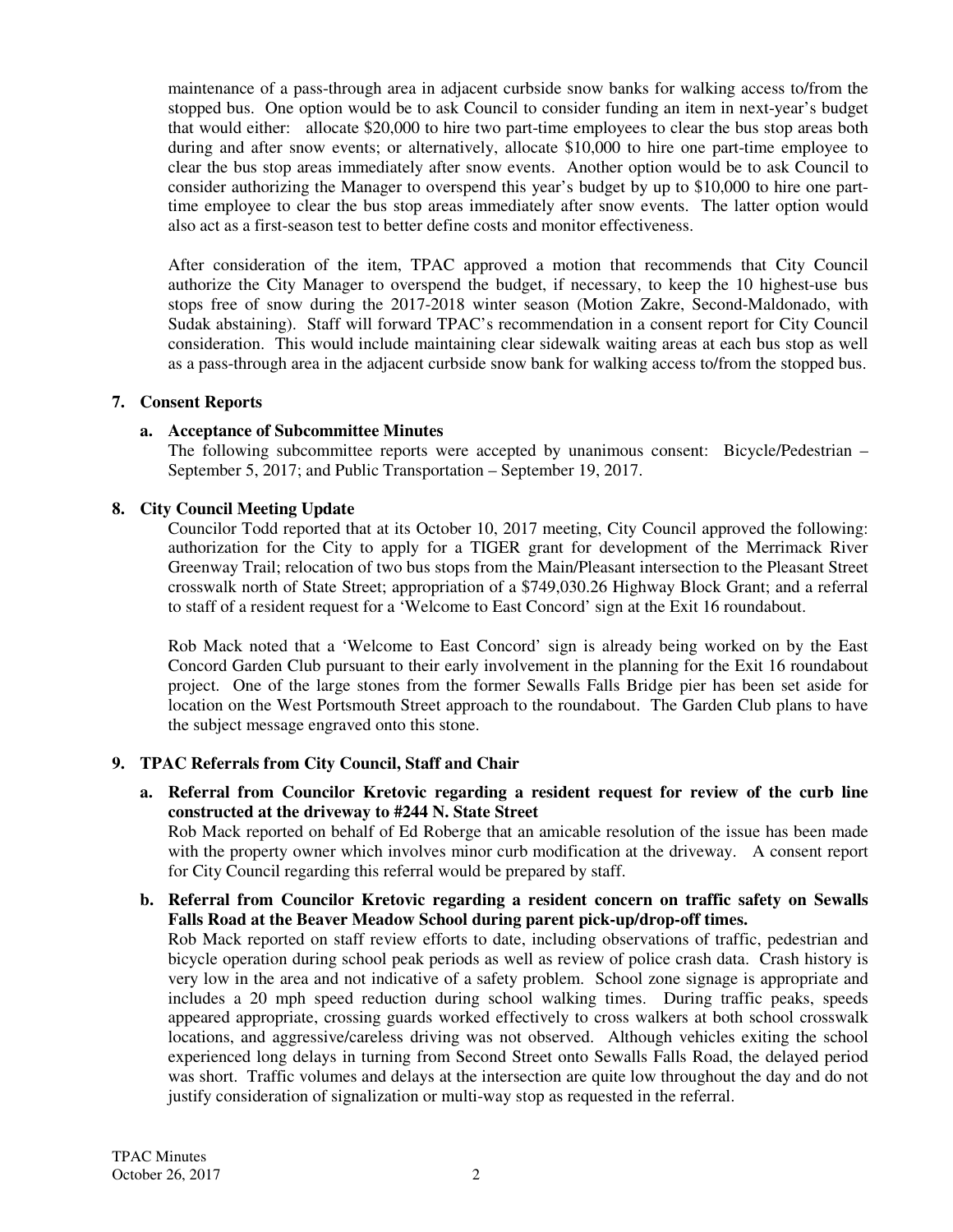Councilor Todd concurred with staff's finding. He felt that the parent pickup/dropoff period has been very well organized by staff and parents. The Chair noted that since this request was not forwarded to TPAC from Council, that a consent report back to them was not necessary. A communication of staff findings back to Councilor Kretovic, who was unable to attend tonight's meeting, was the appropriate response.

**c. Referral from Councilor Todd on behalf of Councilor Champlin regarding a constituent's concern on visibility of the bump-out on the corner of N. State Street and Washington Street.**  Councilor Todd noted the resident's concern was during dark or inclement conditions when visibility of the bump-out is difficult, especially when making the right turn from N. State Street to Washington Street eastbound. Rob Mack noted that TOC had addressed that issue some years ago, resulting with GSD painting a white edge line around the bump-out radius to enhance its visibility. He will notify GSD that it is faded and should be repainted to maintain appropriate reflectivity.

#### **10. Status Report on Subcommittees**

#### **a. Traffic Operations Committee (TOC), Rob Mack**

Rob Mack reported that TOC did not meet this month. He also noted ongoing staff efforts for the Parking Committee regarding the narrow-street parking study.

#### **b. Bicycle/Pedestrian Committee (TPAC-BP), Craig Tufts**

Craig Tufts reported that CPD staff will attend the November 6, 2017, TPAC-BP meeting. It is hoped that this will be the first of a regular biannual meeting with CPD to share thoughts on bicycle enforcement and education. Following this report, TPAC attendees discussed NH's Three-Foot Law including potential for enforcement and public education. In the past, TPAC-BP had considered potential use of the 'three-foot rule sign' as used in some communities (e.g. Newport, NH) even though NHDOT does not accept the use of this sign.

#### **c. Public Transportation Committee (TPAC-PT), Sheila Zakre**

Sheila Zakre reported that TPAC-PT met last week and discussed: the Chair's follow-up meeting with the City Manager to discuss options for bus stop snow maintenance; CNHRPC's summary of public comments received at the September 19, 2017 public meeting for the CAT Service Study; and the potential installation of hand sanitizer units on buses.

#### **11. Staff Updates**

#### **a. Loudon Road Corridor Improvements (CIP 19)**

Rob Mack reported that street and sidewalk work is generally complete and that select upgrades to the pedestrian traffic signals would be completed in the next few weeks.

Councilor Todd referred to last month's discussion of CPD enforcement efforts along Loudon Road on the Heights and suggested that it might be helpful and interesting to compare enforcement statistics both before and after the Loudon Road repaving project. Rob Mack would explore the suggestion with CPD, noting that a summary of enforcement actions might be added to CPD's yearend city-wide crash summary which is reviewed by TOC annually.

#### **b. Mountain/Shawmut/East Side/Exit 16 Roundabout (CIP 24)**

Rob Mack reported that the roundabout is generally complete including lighting and landscaping. Final pavement markings are expected in the coming week.

#### **c. Merrimack River Greenway Trail (CIP 543)**

Rob Mack reported that Administration advised against submitting an application for the new round of TIGER Grants. Staff had met with NHDOT and Pan Am Railway to solidify the prospect of acquiring the abandon rail right-of-way for rail-trail purposes, but an understanding with Pan Am could not be reached. Without a solid statement of support regarding the acquisition of the needed right-of-way, it was felt that the TIGER application would be premature at this time. The Chair noted